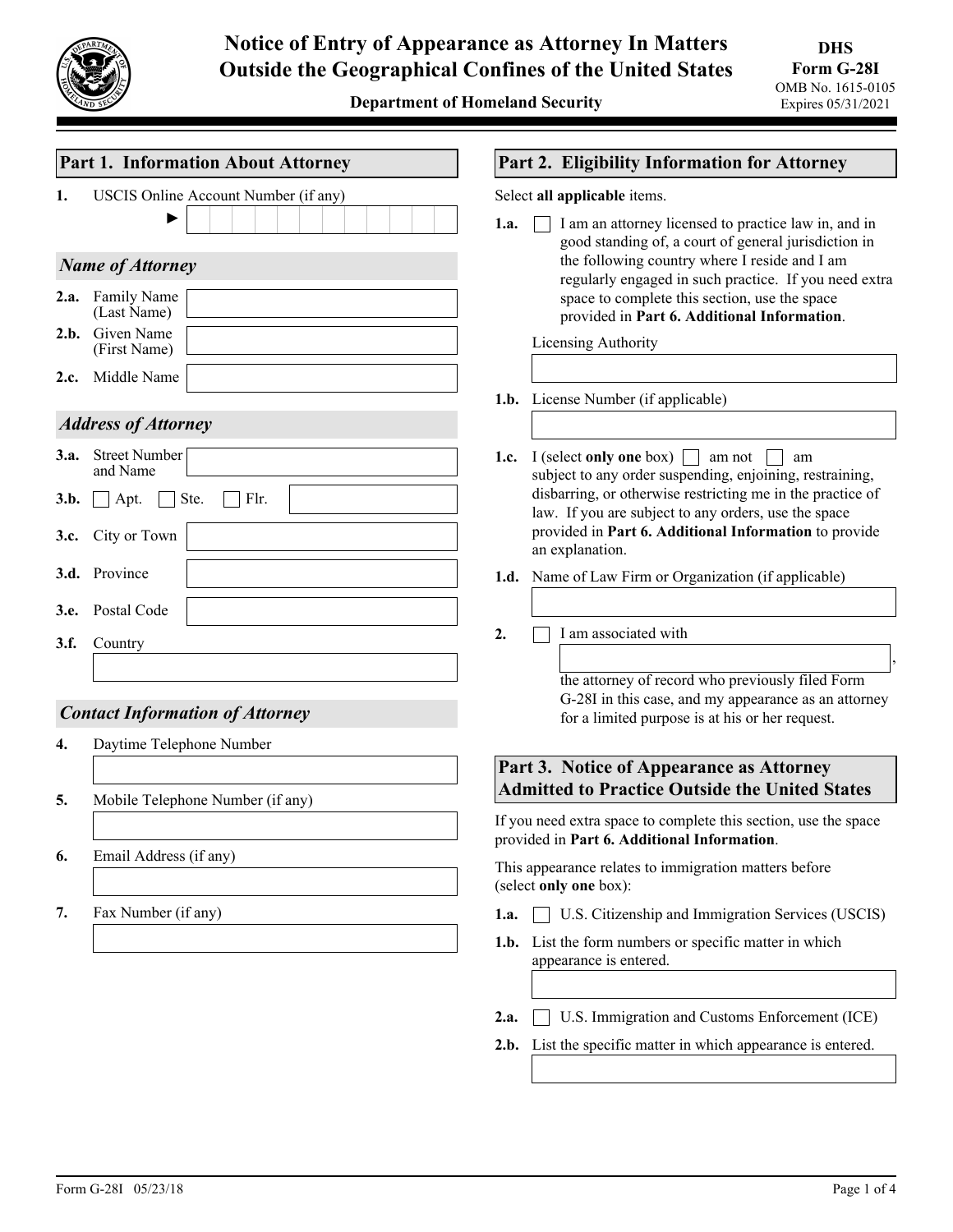| Part 3. Notice of Appearance as Attorney<br><b>Admitted to Practice Outside the United States</b><br>(continued) |                                                                                                                                                                    |  |  |  |  |  |  |
|------------------------------------------------------------------------------------------------------------------|--------------------------------------------------------------------------------------------------------------------------------------------------------------------|--|--|--|--|--|--|
| 3.a.                                                                                                             | U.S. Customs and Border Protection (CBP)                                                                                                                           |  |  |  |  |  |  |
| 3.b.                                                                                                             | List the specific matter in which appearance is entered.                                                                                                           |  |  |  |  |  |  |
| $\overline{4}$ .                                                                                                 | Receipt Number (if any)                                                                                                                                            |  |  |  |  |  |  |
| 5.                                                                                                               | I enter my appearance as an attorney at the request of the<br>(select only one box):<br>Applicant<br>Petitioner<br>Beneficiary/Derivative<br>Respondent (ICE, CBP) |  |  |  |  |  |  |
|                                                                                                                  | <b>Information About Client (Applicant, Petitioner,</b><br><b>Beneficiary or Derivative, Respondent, or</b><br><b>Authorized Signatory for an Entity)</b>          |  |  |  |  |  |  |
| 6.a.                                                                                                             | Family Name<br>(Last Name)                                                                                                                                         |  |  |  |  |  |  |
| 6.b.                                                                                                             | Given Name<br>(First Name)                                                                                                                                         |  |  |  |  |  |  |
| 6.c.                                                                                                             | Middle Name                                                                                                                                                        |  |  |  |  |  |  |
| 7.a.                                                                                                             | Name of Entity (if applicable)                                                                                                                                     |  |  |  |  |  |  |
| 7.b.                                                                                                             | Title of Authorized Signatory for Entity (if applicable)                                                                                                           |  |  |  |  |  |  |
| 8.                                                                                                               | Client's USCIS Online Account Number (if any)                                                                                                                      |  |  |  |  |  |  |
| У.                                                                                                               | Client's Alien Registration Number (A-Number) (if any)<br>$\blacktriangleright$ A-                                                                                 |  |  |  |  |  |  |
|                                                                                                                  | <b>Client's Contact Information</b>                                                                                                                                |  |  |  |  |  |  |
| 10.                                                                                                              | Daytime Telephone Number                                                                                                                                           |  |  |  |  |  |  |
| 11.                                                                                                              | Mobile Telephone Number (if any)                                                                                                                                   |  |  |  |  |  |  |
| 12.                                                                                                              | Email Address (if any)                                                                                                                                             |  |  |  |  |  |  |

### *Mailing Address of Client*

**NOTE:** Provide the client's mailing address. **Do not** provide the business mailing address of the attorney **unless** it serves as the safe mailing address on the application or petition being filed with this Form G-28I.

| <b>13.a.</b> Street Number<br>and Name  |  |
|-----------------------------------------|--|
| $13.b.$ Apt. Ste.<br>$\vert \vert$ Flr. |  |
| 13.c. City or Town                      |  |
| 13.d. Province                          |  |
| 13.e. Postal Code                       |  |
| 13.f. Country                           |  |

### **Part 4. Client's Consent to Representation and Signature**

#### *Consent to Representation and Release of Information*

I have requested the representation of and consented to being represented by the attorney named in **Part 1.** of this form. According to the Privacy Act of 1974 and U.S. Department of Homeland Security (DHS) policy, I also consent to the disclosure to the named attorney of any record pertaining to me that appears in any system of records of USCIS, ICE, or CBP.

## *Options Regarding Receipt of USCIS Notices*

USCIS will send notices to both a represented party (the client) and his, her, or its attorney or accredited representative either through mail or electronic delivery. If you want to have notices sent to your attorney rather than to you, please select **Item Number 1.** below. You may change this election through written notice to USCIS.

 $\Box$  I request that USCIS send original notices on an application or petition to the business address of my attorney as listed in this form. **1.**

### *Signature of Client or Authorized Signatory for an Entity*

**2.a.** Signature of Client or Authorized Signatory for an Entity

**2.b.** Date of Signature (mm/dd/yyyy)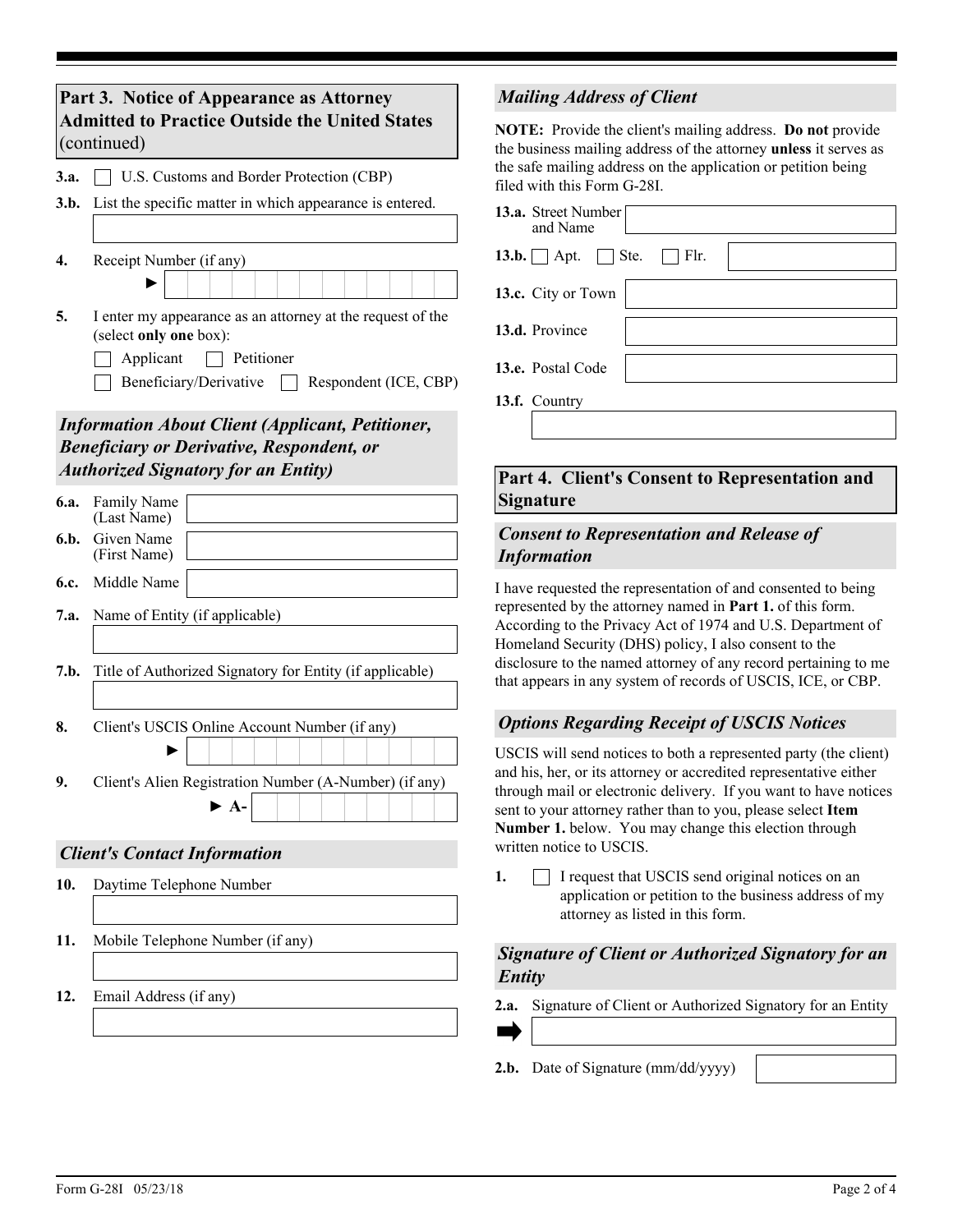# **Part 5. Signature of Attorney**

I have read and understand the regulations and conditions contained in 8 CFR 103.2 and 292 governing appearances and representation before DHS. I declare under penalty of perjury under the laws of the United States that the information I have provided on this form is true and correct.

**1.a.** Signature of Attorney

**1.b.** Date of Signature (mm/dd/yyyy)